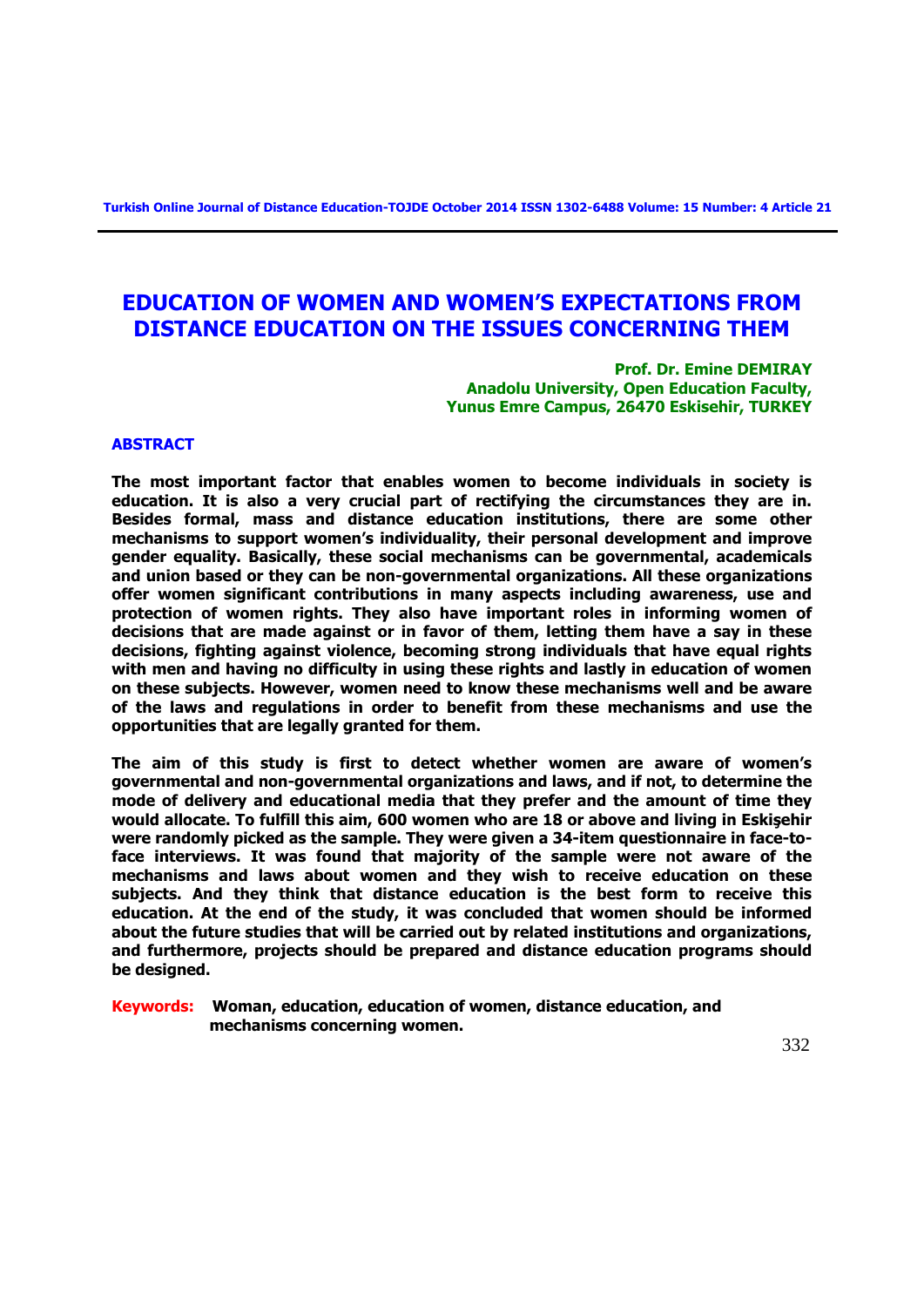#### **INTRODUCTION**

**Women's human rights mean preventing all kinds of violence and discrimination against women, gender equality, equal participation of women in decision making processes and mechanisms, safety and freedom rights of women as individuals, equal protection of women by the law, right to pursue a healthy life, equal and proper work conditions, the right to not expose to inhumane demeaning acts, and as a base for all these rights, equal and non-discriminatory education right (KSSGM, 2000, p:V). Education is an equal right for all people, but when current literacy rates and the number of men and women in educational facilities are considered, there is a huge gap between the rates of men and women. Turkey is no different than the rest of the world. Although women gained equal education rights with the "Law of Unification of Education" made in 1924, the inequality in practice is still an issue. The rate of illiteracy among women aged 6 and above is 8% whereas it is 1.7% among men. 8 in every 10 illiterate citizens are female. The rate of illiterate women in adult women population (15+) is 9,8%. (KSGM, 2012, p: 12, (http://www.kadininstatusu.gov.tr). In almost all nations, it is a constitutional imperative for governments to reserve and deliver women's education rights. In current Turkish Constitution, Article 42 states, "No one shall be deprived of the right of learning and education." (Koc and Güclüer, 1999, p: 79).** 

**Research reveals that women benefit from education at least as much as -and often more- than men and the investments in education of women have produced more efficient output than the ones in education of men. Education gives women chances to import their interests in their personal lives, to get out of stay-home relationships and to be in different environments from their traditional environments. It also enhances their freedom of action and initiative. As the education level of women increases, they have less number of children, the number of infant death decreases; their marriage age goes up, the possibility of having a well nourished and well educated children increases and education opportunity especially for girls climbs. (TUSIAD, 2000, p: 28-29)**

333 **In our society education is hypocritical when gender roles are taken into consideration. As the income level and social category increases, the difference in education between boys and girls decreases and the girls are also directed to the professions in which they can earn their lives. However, despite all these, the studies across the country have proved that the principal responsibility of women is limited to their house and children and the in-house service expectation of working women is not different. Women have to decrease their professional performance in order to deal with the responsibilities of both house and work. (Navaro, 1997, p: 2).In spite of the importance of girls' education, there are still some reasons for hindering equality of opportunity in our country, as it is the case in other developing countries. Despite all recent campaigns, the rate of enrollment in all stages of education starting from primary school has not reached the desired level. The main reasons for this situation could be summarized as follows; more exploitation of girls' work power in our country, early marriages, late enrollment, lack of motivation for girls' education, high cost of education, patriarchal culture and, correspondingly, the thought that education will not contribute to one's future life (KSSGM, 1998, p: 9).**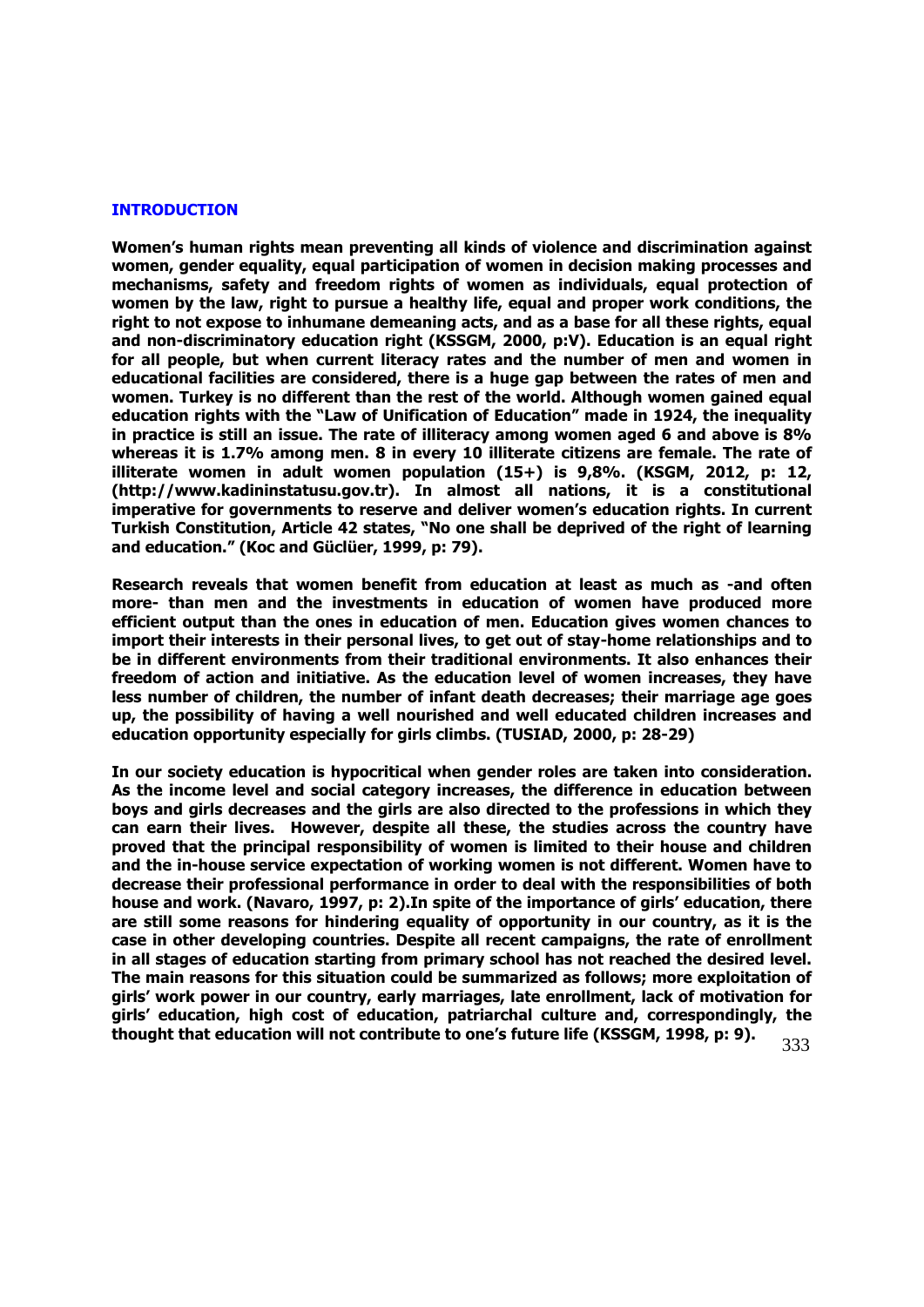**The concept of education has long been limited to school years. However, in the last quarter of 20th century where the fastest improvements in all aspects were experienced when compared to the past eras, the findings about the fact that human learning process continues life long put an end to the limitation of education in a definite age span and enable education to become a life long process. Besides, distance education processes, carried out with the new facilities technology put into service, provide people with the opportunity to be heading for a field they are interested and to get education at any place and time they want. (Oktay, 2001, p: 23). Correspondence education, which is also called studying at home, started for the first time in 1880s when schools and universities provide service for those who wants to study independently from their work or home. Correspondence education first applied in the United States (in Chautauqua Correspondence College) spread fast in other countries starting from England. In 1883, Anna Eliot Ticknor established first home study school for women who lived away from cities and who could not receive education, which created an education opportunity [\(http://bote.hacettepe.edu.tr/wiki/index.php\)](http://bote.hacettepe.edu.tr/wiki/index.php) for a great number of women.**

**The social perception of women, their productivity and fertility, affect their participation in education negatively. Society sees women as housewives and baby sitters and it never welcomes any activity that interrupts women's normal schedule. As a result of this, especially women who started their own families have difficulty in participating in works outside house. A great number of studies have proven that. Distance education is, for these reasons, very convenient for them because while class participation hinders flexible time management for women who are also housewives and mothers, distance education does not. Limited time, place and resources of women and their socio-economic deficiencies increase their inclination to distance education. (Kwapong, 2007, p: 69)Distance education is regarded as a way of educating more women as it overcomes the limitations of distance and time and enables multiple decisions. Nevertheless, the problem is not only women's equal education opportunity, but also their equality in the system. A patriarchal social system that ignores women's need will naturally not provide this equality. (Hipp, 1997, p: 41)**

**As a result, distance education is an option for adults who cannot find opportunity to receive formal education, who live in countryside and have a low-income level. And for women who benefit from education opportunities less then men in every part of the world, distance education is a significant chance to complete their education. However, it poses a problem for especially working women to benefit from the opportunities of distance education due to their responsibilities at home because they cannot allocate enough time for their educational activities and they do not get any help from the rest of the family on this matter. Another criticism, which comes as a result of the studies on women's benefiting from distance education, states that distance education locks women in house, keeps them away from social environments and pushes them into loneliness. While students can communicate with the people around in formal education, in distance education, they cannot do this. Despite all these drawbacks, distance education is an important opportunity for women to improve themselves, have a job, get a carrier- statue and complete their education.**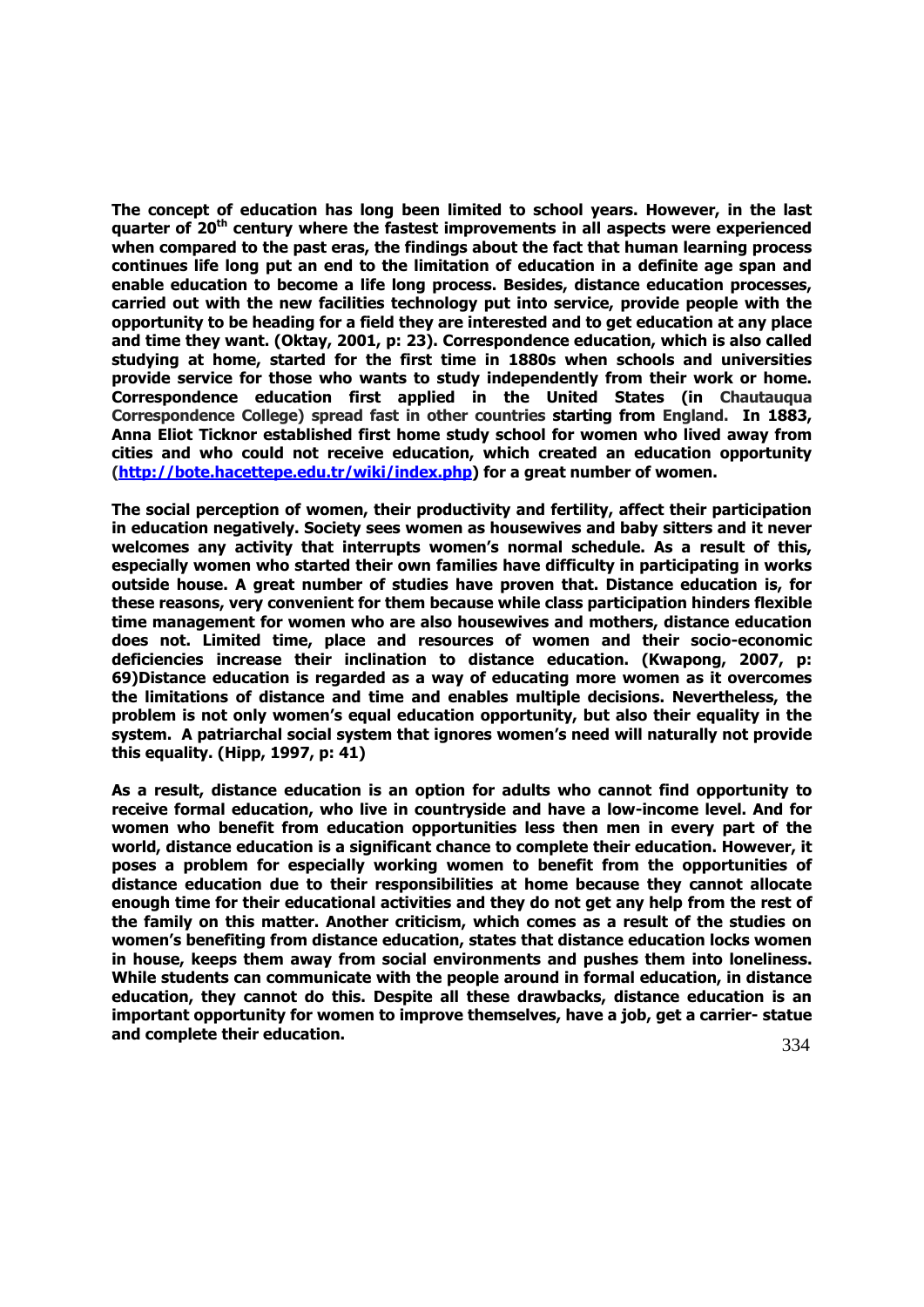**In societies, apart from formal, mass and distance educational institutions, which were established in order for men and women to improve themselves as individuals, there are other mechanisms for women's improvement as an individual, supporting their development and providing gender equality. These are institutional mechanisms at formal level (such as Directorate General on the Status and Problems of Women), institutional mechanisms at academic level (such as Women's Studies Centers in universities), and institutional mechanisms at union level and nongovernmental organizations. These mechanisms, established in order for women to become individuals in society and to improve them as individuals, to support their development and to provide gender equality, offer women significant contributions in many aspects including awareness, use and protection of women rights.** 

**They also have important roles in informing women about decisions that are made against or in favor of them, letting them have a say in these decisions, fighting against violence, becoming strong individuals that have equal rights with men and having no difficulty using these rights and lastly in education of women on these subjects.**

## **PURPOSE and METHOD**

**In this study, it was aimed to detect whether women are aware of women's governmental and non-governmental organizations and laws, and if not and for those who would like to receive education on this, to determine the mode of delivery and educational media they prefer and the amount of time they would allocate, and to detect their expectations from distance education.** 

**To fulfill this aim, 600 women who are 18 or above and living in Eskisehir were randomly picked as the sample. They were given a 34-item questionnaire in face-to-face interviews. After the questionnaire the data was uploaded by using SPSS program and analyzed by using frequency and cross tables.**

#### **FINDINGS and COMMENTS**

**In this part, the data was analyzed under the subtitles of "the profile of the participants", "women's awareness of women's governmental organizations", "women's awareness of women's nongovernmental organizations", "women's awareness of international conventions and decrees and laws concerning them", "women and violence", "subjects women feel insufficient about".**

## **The Profile of the Participants**

**In order to evaluate women's awareness of women's governmental and nongovernmental organizations and laws concerning women a 34-item questionnaire was given to 600 women in face-to-face interviews. As a result of the questionnaire, when the demographic features of the participants are taken into consideration, it was detected that 8.33% were in 18-24 age group (young), 73.33% were in 25-49 age group (middle aged), and 18.33% were in 50 and above age group.**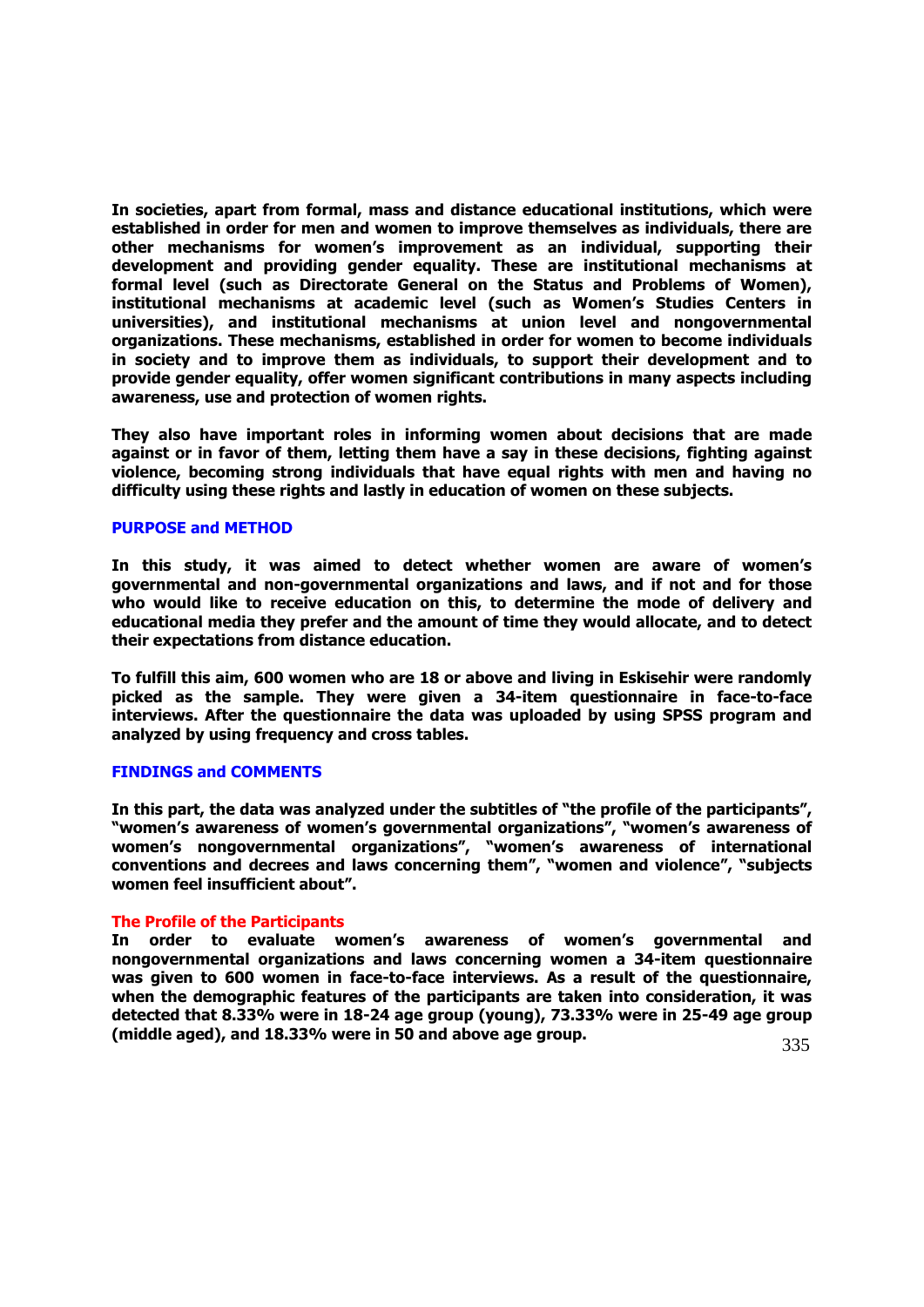## **Table: 1 Demographic Features**

| <b>AGE</b>                        | <b>NUMBER</b>            | PERCENTAGE (%)        |
|-----------------------------------|--------------------------|-----------------------|
| $18 - 24$                         | 50                       | 8.33                  |
| 25-34                             | 140                      | 23.33                 |
| 35-49                             | 300                      | 50.00                 |
| 50 and above                      | 110                      | 18.34                 |
| <b>Topple</b>                     | 600                      | 100.00                |
| <b>EDUCATION BACKGROUND</b>       | <b>NUMBER</b>            | PERCENTAGE (%)        |
| Literate                          | $\overline{\phantom{0}}$ |                       |
| <b>Primary school</b>             | 150                      | 25.00                 |
| <b>Elementary school</b>          | 80                       | 13.34                 |
| <b>Primary education</b>          | $\blacksquare$           | $\blacksquare$        |
| <b>High school and equivalent</b> | 110                      | 18.33                 |
| <b>Collage and university</b>     | 260                      | 43.33                 |
| <b>Total</b>                      | 600                      | 100.00                |
| <b>MARITUAL STATUS</b>            | <b>NUMBER</b>            | PERCENTAGE (%)        |
| <b>Married</b>                    | 450                      | 75.00                 |
| <b>Single</b>                     | 150                      | 25.00                 |
| <b>Total</b>                      | 600                      | 100.00                |
| <b>NUMBER OF CHILDREN</b>         | <b>NUMBER</b>            | PERCENTAGE (%)        |
| <b>None</b>                       | 126                      | 21.00                 |
| One                               | 164                      | 27.33                 |
| <b>Two</b>                        | 249                      | 41.50                 |
| Three and more                    | 61                       | 10.17                 |
| <b>Total</b>                      | 600                      | 100.00                |
| <b>JOB STATUS</b>                 | <b>NUMBER</b>            | <b>PERCENTAGE (%)</b> |
| <b>Works</b>                      | 420                      | 70.00                 |
| Does not work                     | 180                      | 30.00                 |
| <b>Total</b>                      | 600                      | 100.00                |
| <b>INCOME OF ONE'S OWN</b>        | <b>NUMBER</b>            | PERCENTAGE (%)        |
| <b>Yes</b>                        | 457                      | 76.17                 |
| <b>No</b>                         | 143                      | 23.83                 |
| <b>Total</b>                      | 600                      | 100.00                |
| <b>INCOME OF THE FAMILY</b>       | <b>NUMBER</b>            | PERCENTAGE (%)        |
| Minimum wage                      | 100                      | 16.70                 |
| 550-1000                          | 135                      | 22.50                 |
| 1001-1500                         | 116                      | 19.33                 |
| 1501-2000                         | 79                       | 13.17                 |
| 2001-3000                         | 98                       | 16.30                 |
| 3001-4000                         | 42                       | 7.00                  |
| 4001 and above                    | 30                       | 5.00                  |
| <b>Total</b>                      | 600                      | 100.00                |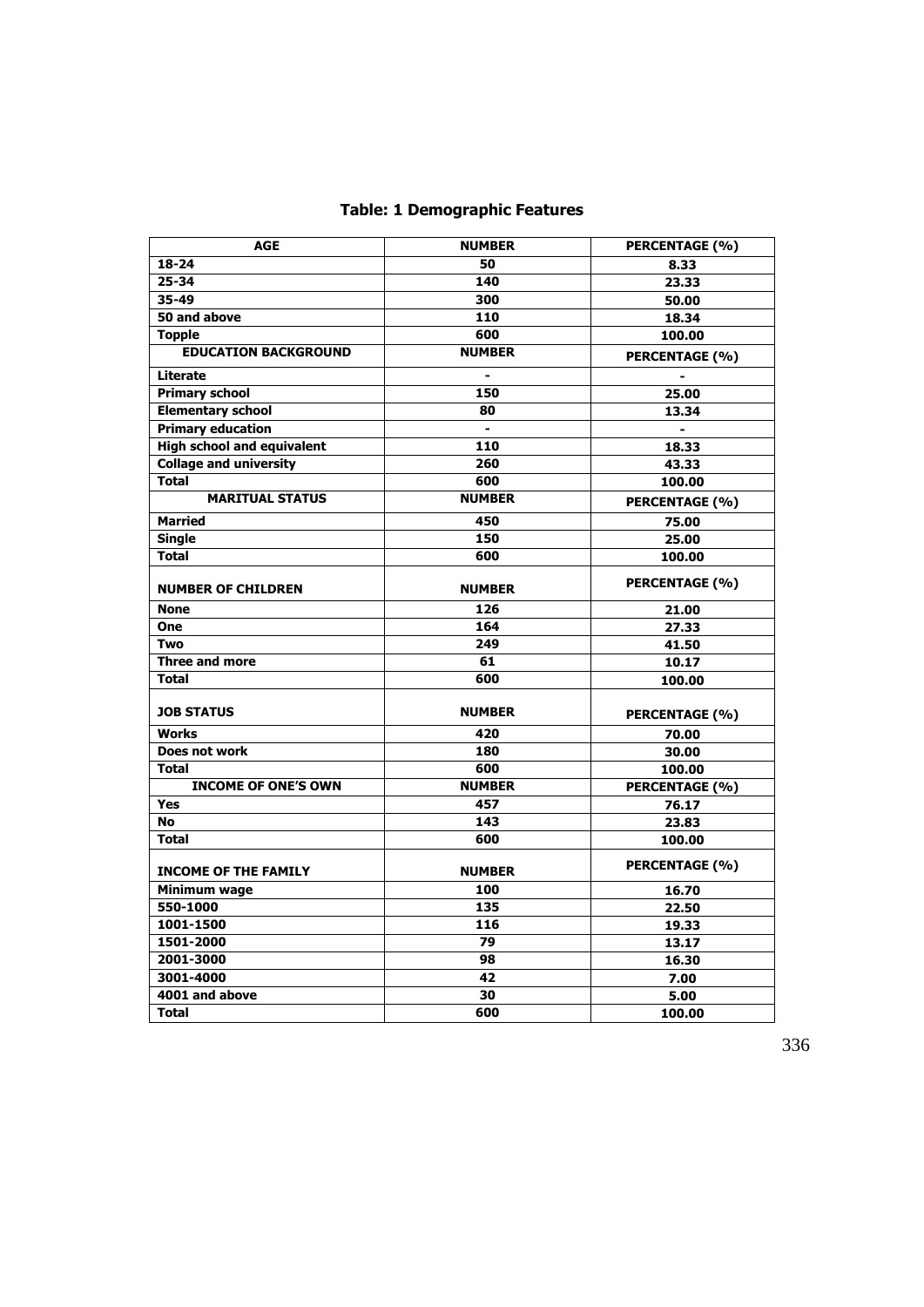**When their educational backgrounds were taken into consideration, it was seen that 38.33% were primary school graduates, 18.33% were high school graduates, 43.33% were university graduates, and 75% were married, 25% were single, 70% have a job and working and 76.17% have an independent income of their own.When the newspaper, magazine and book reading and TV watching habits of the participants were asked, 13.30% said that they read newspaper and magazines, 23.33% said they do not read books, 31.16% said they read newspaper and magazines every day, and only 4.67% said that they read a book every day. However, none of the participants said they do not watch TV and the total rate of the participants who watch TV 1-2 and 3-4 hours a day is 77.34%.**

**This shows that participants prefer TV to printed materials such as newspapers, magazines and books.**

| <b>READING NEWSPAPER, MAGAZINE</b> | <b>NUMBER</b> | <b>PERCENTAGE (%)</b> |
|------------------------------------|---------------|-----------------------|
| Do not read                        | 80            | 13.30                 |
| Read every day                     | 187           | 31.16                 |
| <b>Read at the weekend</b>         | 146           | 24.33                 |
| <b>Read on holiday</b>             | 34            | 5.66                  |
| <b>Read when I find</b>            | 153           | 25.55                 |
| <b>Total</b>                       | 600           | 100.00                |
| <b>READING A BOOK</b>              | <b>NUMBER</b> | PERCENTAGE (%)        |
| Do not read                        | 140           | 23.33                 |
| Read every day                     | 28            | 4.67                  |
| <b>Read at the weekend</b>         | 32            | 5.33                  |
| <b>Read on holiday</b>             | 34            | 5.67                  |
| Read when I find a book            | 117           | 19.50                 |
| <b>Read when I have time</b>       | 249           | 41.50                 |
| <b>Total</b>                       | 600           | 100.00                |
| <b>WATCHING TV</b>                 | <b>NUMBER</b> | PERCENTAGE (%)        |
| Do not watch                       |               |                       |
| Less than an hour a day            | 48            | 8.00                  |
| One-two hours a day                | 292           | 48.67                 |
| Three- four hours a day            | 172           | 28.67                 |
| More than four hours a day         | 88            | 14.66                 |
| <b>Total</b>                       | 600           | 100.00                |

**Table: 2 The Rates for Reading Newspaper, Magazine, Book and Watching TV**

337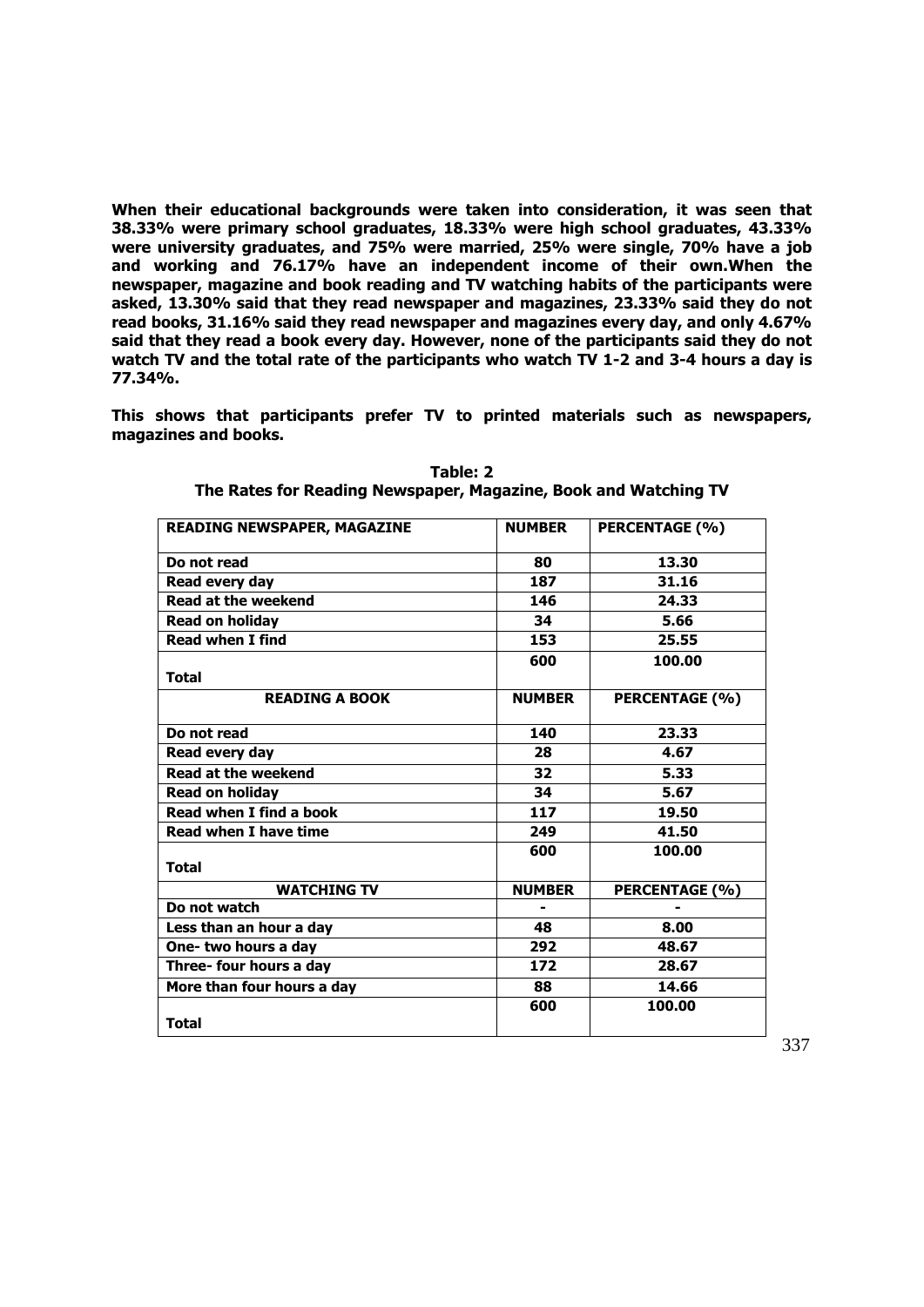**When the participants' rates of using computer and the Internet were taken into consideration, it was seen that while 76.18% have a computer, only 58.30% are connected to the Internet. While 41.70% said they do not use computer or the Internet, 35.00% said they use computer more than four hours a day.** 

**The period of 1-2 hours Internet use a day has been the most preferred period with a rate of 18%. When participants' purposes of computer use were asked, 41.70% said they use it to connect to the Internet, 38.30% said they use it to reach information, 36.70% said they use it for business and for communication.**

| <b>OWNING A COMPUTER</b>   | <b>NUMBER</b> | PERCENTAGE (%)        |
|----------------------------|---------------|-----------------------|
| Have                       | 457           | 76.17                 |
| Do not have                | 143           | 23.83                 |
| <b>Total</b>               | 600           | 100.00                |
| <b>USING COMPUTER</b>      | <b>NUMBER</b> | PERCENTAGE (%)        |
| Do not use                 | 250           | 41.70                 |
| Less than an hour a day    | 66            | 11.00                 |
| One-two hours a day        | 63            | 10.50                 |
| Three-four hours a day     | 11            | 1.80                  |
| More than four hours a day | 210           | 35.00                 |
| <b>Total</b>               | 600           | 100.00                |
|                            |               |                       |
| <b>INTERNET CONNECTION</b> | <b>NUMBER</b> | PERCENTAGE (%)        |
| I connect                  | 250           | 41.70                 |
| I do not connect           | 350           | 58.30                 |
| <b>Total</b>               | 600           | 100.00                |
| <b>INTERNET USE</b>        | <b>NUMBER</b> | <b>PERCENTAGE (%)</b> |
| I do not connect           | 250           | 41.70                 |
| Less than an hour a day    | 102           | 17.00                 |
| One-two hours a day        | 108           | 18.00                 |
| Three-four hours a day     | 56            | 9.30                  |
| More than four hours a day | 84            | 14.00                 |

**Table: 3 The Rates of Computer and the Internet Use**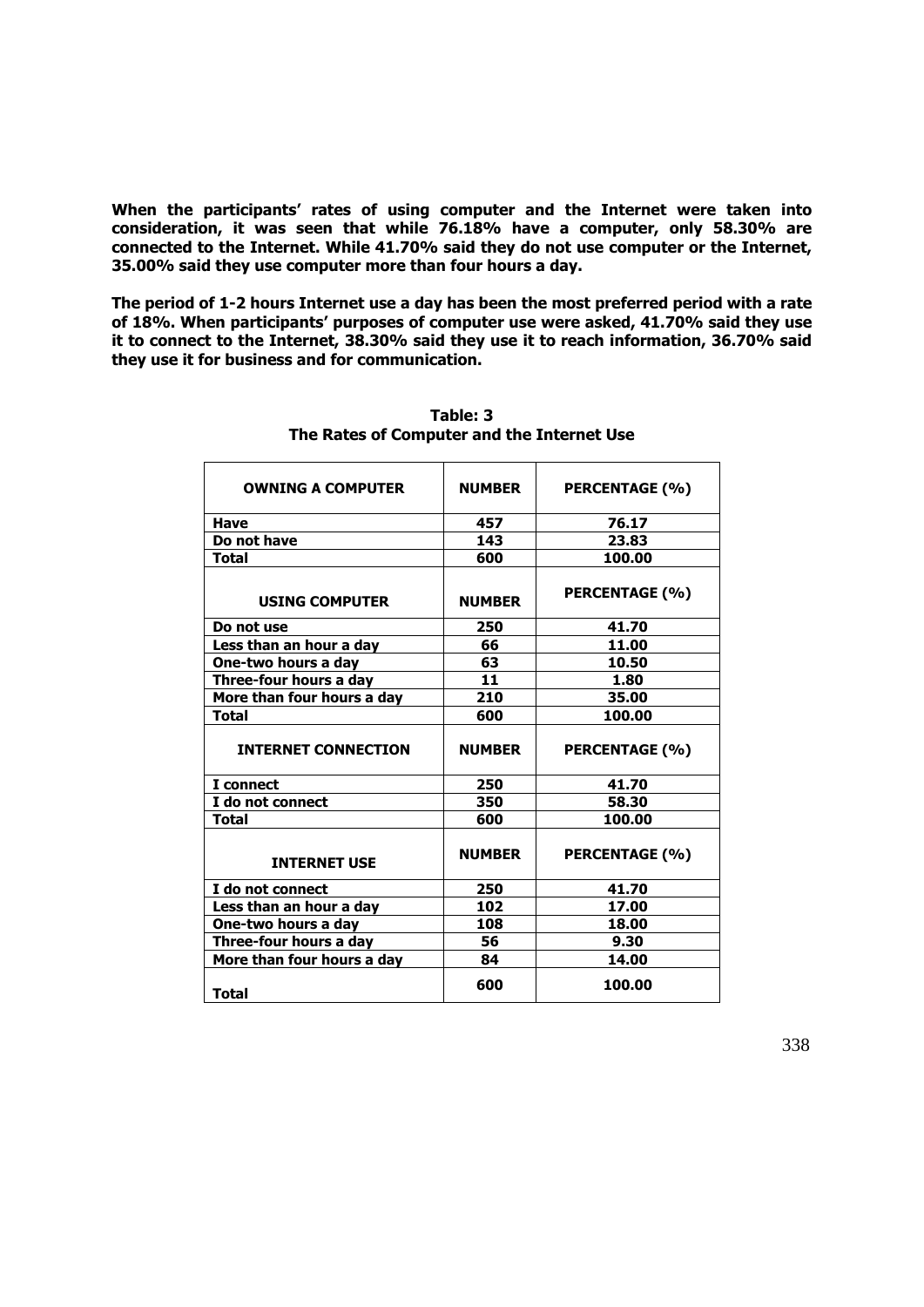## **Women's Awareness of Women's Governmental Organizations**

**In this part of the study where women's awareness of women's governmental organizations was analyzed, the participants were asked whether they are informed about the existence of Minister of State for Women and Family (T. R. Minister for Family and Social Affairs), Directorate General on the Status and Problems of Women and Women's Library and their answers were evaluated. When the participants were asked whether they know about the existence of Minister of State for Women and Family (T. R. Minister for Family and Social Affairs), they said "Yes" with a rate of 86.67%. It could be said that the fact that the participants answered "Yes" is because of the minister of state in question participates in media especially on TV news.** 

**And this result is very significant in terms of displaying the effects of mass media. Prime Ministry Directorate General on the Status and Problems of Women (Minister for Family and Social Affairs Directorate General on the Status and Problems of Women) was founded in 1990 to come up with policies, develop strategies, cooperate and coordinate** 

**with all other women's organizations in order to foster women-men equality, to strengthen the place of women in every part of life, to prevent any type of discrimination against women. It is a very successful institution with its policies and strategies for providing gender equality and sustainability of it. [\(http://www.ksgm.gov.tr\)](http://www.ksgm.gov.tr/)**

**When the answers of the participants about the awareness of the existence of this institution were analyzed, it was noted that 23.33% said "Yes". The rate of participants' awareness of Directorate General, which has been providing great services on the subjects of uprising women's status, preventing gender discrimination, violence and facilitating laws for women etc. since 1990, is very low and it shows that women do not benefit enough from the services of this institution and it could not completely reach its objectives. This also clearly shows that the works, publicity and the functions of Directorate General, which works on every women platform including national and international laws, prepares visual and printed materials, do not take enough place in the media and these services cannot reach people.**

**The purpose of the archive in Women's Library, which was founded in 1990, is to know the history of women, to hand in this information about the history of women to today's researchers in a well- organized way, and to keep today's printed documents for the posterity.** 

**The policy of Women's Library and Information Center Foundation is based on providing nontraditional sources and searching traditional sources to produce women related catalogs and bibliographies. Women's Library makes a special effort to obtain daily and private materials. [\(http://www.kadineserleri.org\)](http://www.kadineserleri.org/) When the awareness of the participants of Women's Library is evaluated, it was detected that the answer "Yes" came from only collage- university graduates in 25-49 age group with a very low rate of 3.33%.**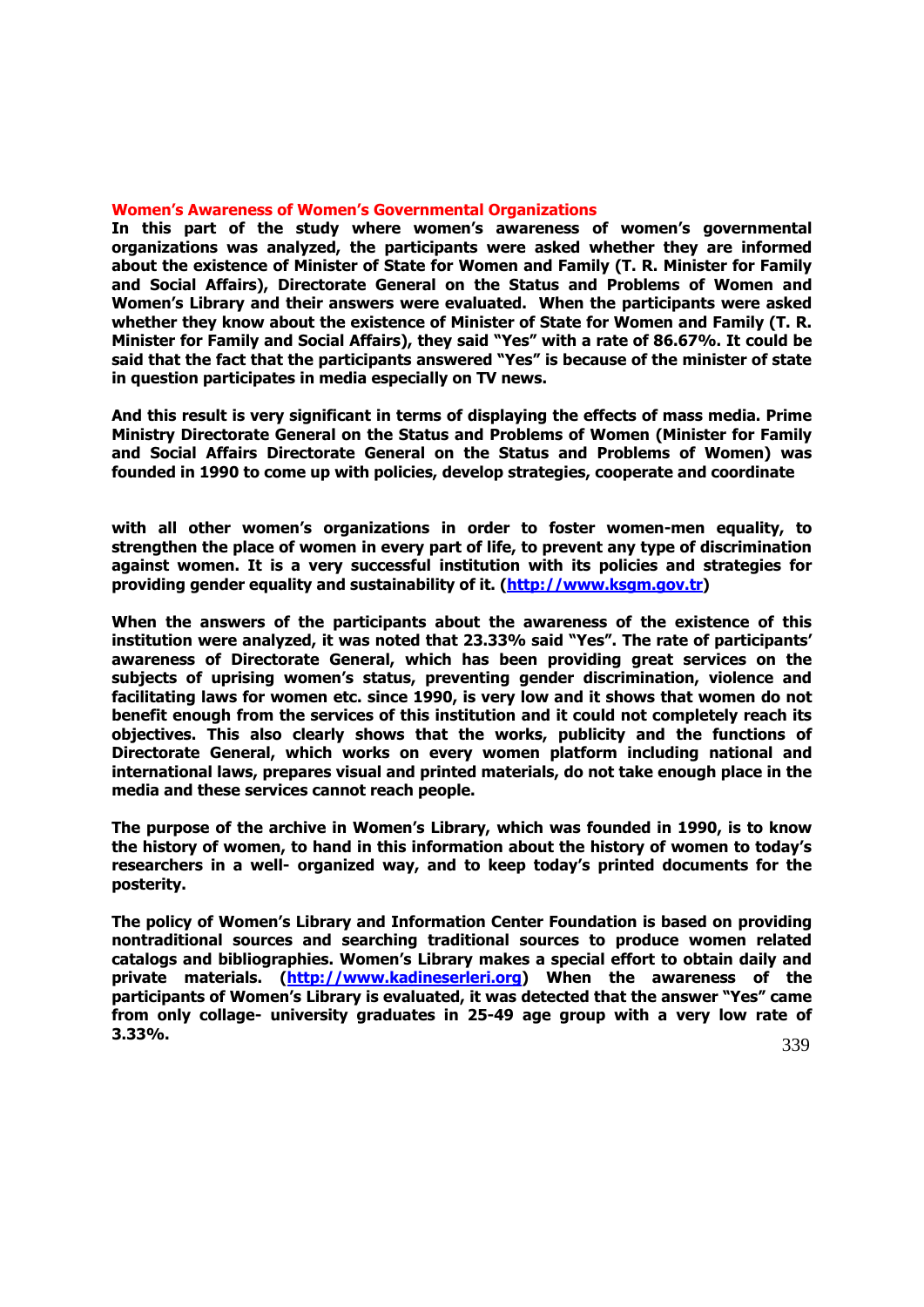**This unawareness of Women's Library by the participants with a very high rate of 96.67% shows that the importance of this institution in examining and filing women's history is not known by people and they do not benefit from the services of this institution as in the case of T.R. Prime Ministry Directorate General on the Status and Problems of Women (T. R. Minister for Family and Social Affairs Directorate General on the Status and Problems of Women) reminding that this institution does not also take place in mass media.** 

#### **Women's Awareness of Women's Nongovernmental Organizations**

**In this part of the study, the answers of the participants who were asked whether they are informed about the existence of The Association for the Support and Training of Women Candidates (KA.DER) and other women's NGOs were evaluated. The Association for the Support and Training of Women Candidates (KA.DER) was founded in 1997 in order to defend effective and gradually equal representation of women in all elected and appointed decision-making mechanisms and politics.** 

**It prepares women for politics and politics and parties for women, therefore, deals with politics and political parties. It gives utmost importance to the cooperation with women in order for them to be effectively organized and to strengthening of women in political parties because it knows that political parties are main channels for women to be involved in politics. It keeps equal distance to all legally recognized political parties. It does not support any political parties but it supports gaining power of women and adopting women politics in all political parties. It works together with all the women branches and women parliamentarians of political parties in line with its targets. [\(http://www.ka-der.org.tr\)](http://www.ka-der.org.tr/)**

**When the participants were asked whether they are aware of the existence of The Association for the Support and Training of Women Candidates (KA.DER), it was seen that the rate of the participants who said, "Yes" is 43.33%. Even though it seems that the rate of awareness of KA.DER, which emphasizes the importance of women's taking part in national and local governments and tries to spread this idea through the whole nation, is very high, the fact that women still do not take enough place in political life is a negative condition for women. In fact, more women's having a say in national and local governments in our country is crucial in establishing gender equality and women's becoming an individual in society. Therefore, the publicity of NGOs like KA.DER, generalizing their successes and efforts are necessary for more women to get involved in political life.**

**It is a positive result that the participants said "Yes" with a rate of 55% when their general awareness of women's NGOs was asked because it shows that they are interested in NGOs which campaigns about women's becoming an individual in society.**

#### **Women's Awareness of International**

#### **Conventions and Decrees and Laws Concerning Them**

In this part of the study, the participants' awareness of international conventions and **decrees and laws was analyzed.** 

340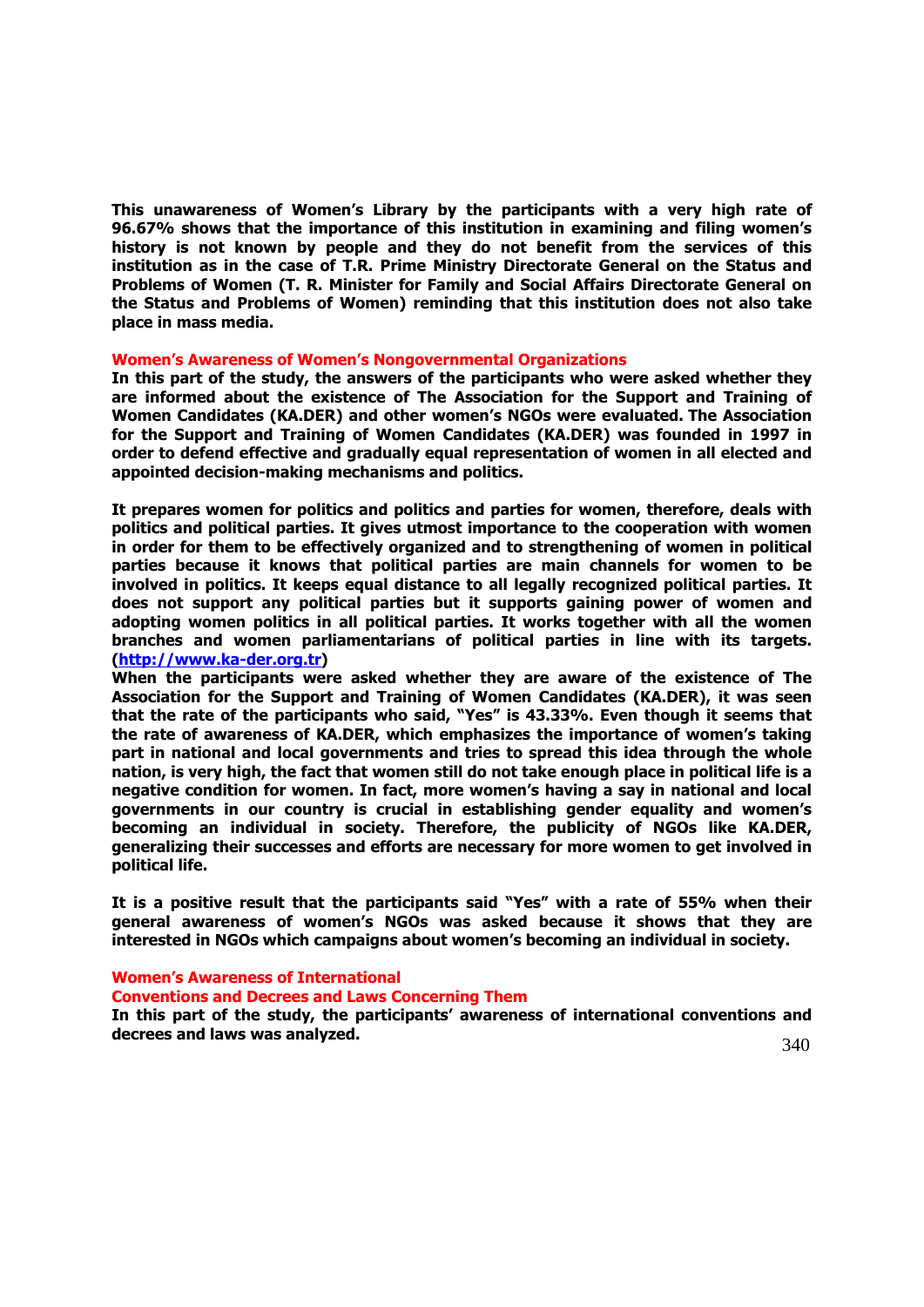**They were asked about whether they are informed about the amendments in favor of women in Civil Code, amendments in Division of Property Law made in 2002, The Convention on the Elimination of all Forms of Discrimination against Women (CEDAW) and the fact that Turkey adopted this without reservation, women related international conventions and decrees and the benefit of these decrees and the amendments in laws concerning women in work life, and their answers were evaluated.**

**When the participants were asked whether they are informed about the amendments in favor of women in Civil Code, they said "Yes" with a rate of 48.33%. The fact that only about 50% of the participants are aware of them although these amendments in favor of women in Civil Code appeared widely in mass media is a negative condition for women in terms of protecting their rights. This result is in line with the fact that the subject women feel most insufficient about is laws. Women said that they have insufficient information about laws and they would like to receive education about this. To meet the changing social needs and demands some amendments have been done in the Turkish Civil Code, which was accepted in 1926 and has very visionary provisions in terms of the conditions of that time. The new Turkish Civil Code, came into force in 01.01.2002, is a regulation which regards the equality of men and women, eliminates gender discrimination, makes women equal with men in family and in society, and respects labor of women. Radical changes in the subjects of legal age of marriage, legal settlement, heads of family, divorce suit, family house, marital property regime, custody, household goods, ownership, heritage, respecting labor and children rights have been made in order to provide equality of women and men. With these amendments not only men but also women can apply for marriage to the marriage office in their settlement. The right to choose family house is given to husband and wife together not husband only. Women's right to have a job is no longer under the consent of their husband. The provisions about husband's becoming head of the family, husband's place of settlement also being the wife's place of settlement and the provisions degrading the equality in custody have been abolished. (KSSGM, 2003, p: 4-28)**

341 **When the participants were asked whether they are aware of the amendments in Division of Property Law, they said "Yes" with a rate of 81.67%. This result could be explained by wide appearance of the law in mass media, victimization of a lot of women due to division of property, and the hot debate appeared on media on the fact that the marriages before 2001 are not within the scope of the law and the objections against this situation in Constitutional Court. This result also shows how important mass media is for matters to become a current issue. Legal property regime is "Acquired Property Participation regime" in New Civil Lawwhich came into force in 01.01.2002. Spouses can adopt any of the property regimes such as separation of property, shared separation of property and property partnership. However, if there is a contract between the couples, participation in acquired property regime is applied. This property regime was accepted thanks to the efforts of women, as it would provide an equal property division between couples. Acquired property is the property that spouses gain in return for their labor and work during marriage. This includes properties acquired in return for labor and payments delivered by institutions like social security, charity and staff provident fund.**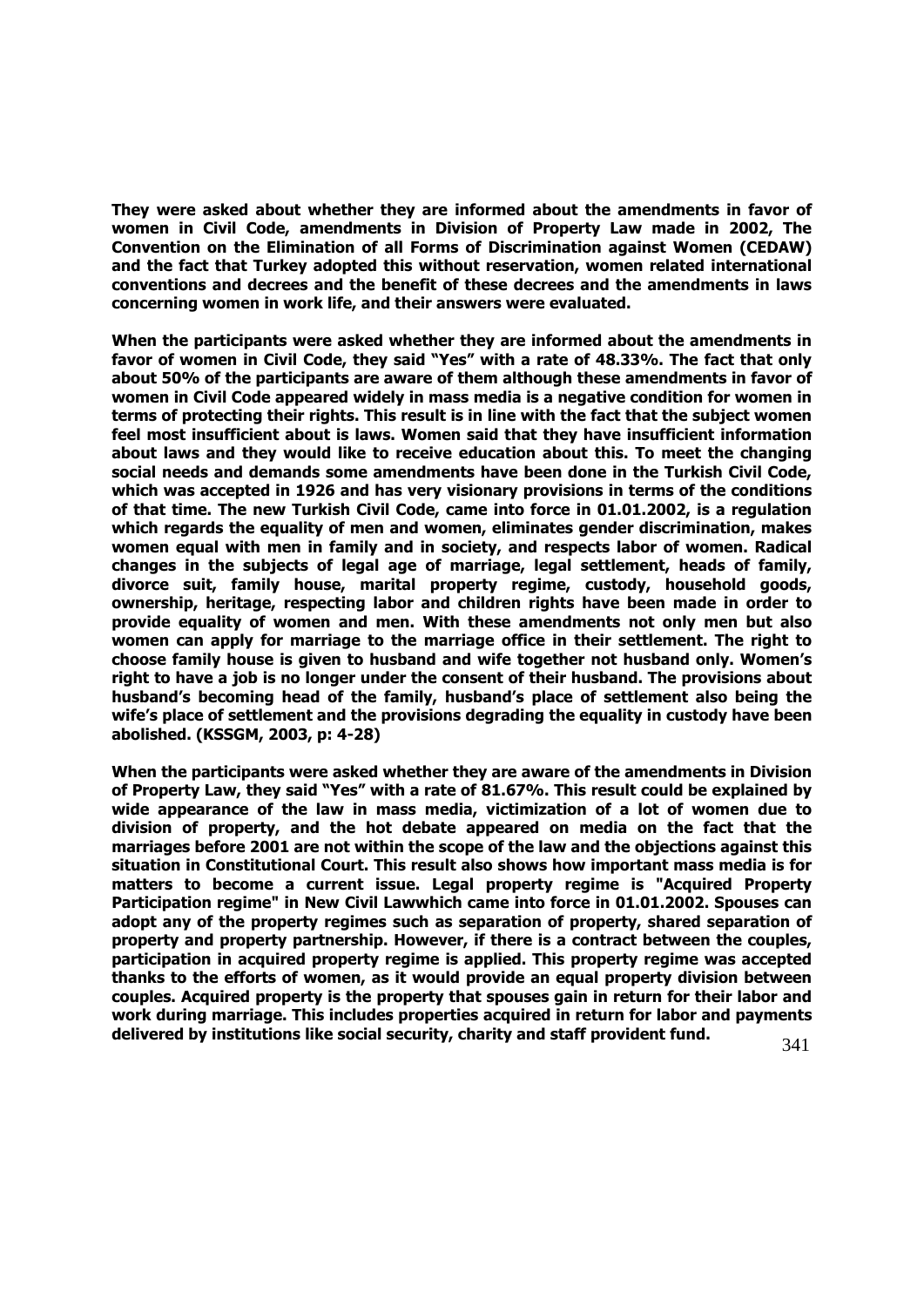**Compensatory payments for loss of capability to work and profits from personal property including all the property owned can be also described as acquired property. Personal property, by definition, is the property that is not gained through labor or work of the spouses. This includes goods of personal use, goods by inheritance, donation and nonpecuniary damage and other assets that can replace. (Sarıhan, 2002, p: 24-26), (KSSGM, 2003, p: 90)**

**In 1979, "The Convention on the Elimination of All Forms of Discrimination against Women" (CEDAW), was adopted by the UN General Assembly and opened for the signature of member countries in 1980. This convention is one of the 6 main human rights conventions of United Nations. Its aim is to eliminate discrimination against women and protect women's human rights. Binding all parties, this convention defines gender equality as the equality in all areas of life not just as the equality before the law. This convention is also one of the conventions approved by most countries. Turkey has become a party of the convention in 1986 after finishing the approval process. The optional protocol is a legal instrument, approved in 2000, to strengthen the enforcement of the convention in the party countries. Being a party to the convention and the protocol means abiding by the regulations and agreeing to be inspected on the practices because a country grants that it condemns all forms of violence against women and that it will take all kinds of precautions -including temporary and specific- to eliminate them. (Isık, 2004, p:12-13)** 

**When the participants were asked whether they are aware of CEDAW, only 5% of them said, "Yes". This result is also a negative one considering women. Turkey has become a party in 1986, but Turkish women are not aware of the benefits and rights that the convention offers them. The most important promises of the party countries are to eliminate any forms of gender discrimination women face in social life and education life and to take measures to put an end to female illiteracy. These topics and the articles of the convention haven't been issued in mass media and women haven't been provided with sufficient information. Only 1.67% of the participants said, "Yes" when they were asked whether they are aware of international conventions and decrees while the rate of the participants who said "No" was 98.33%. This high rate of negative answer indicates that women are not aware of such important conventions and decisions and therefore, they are not able to take part in the efforts to put those decisions into practice.** 

**This rate is in direct proportion to the "No" answer with 95% to the question whether women are aware of CEDAW. Women feel that they don't have sufficient information about international conventions and decrees, and they would like to be informed about them like they do about laws.** 

**In Turkey, the New Labour Code was approved on June 10th 2003. The most prominent improvement that the new code offers is that in employee-employer relationship, no discrimination violating fundamental human rights is allowed including gender discrimination. In this sense, the code prescribes that pregnancy or gender cannot be a cause to perform discriminating attitudes during preparation, implementation and termination of employment contracts.**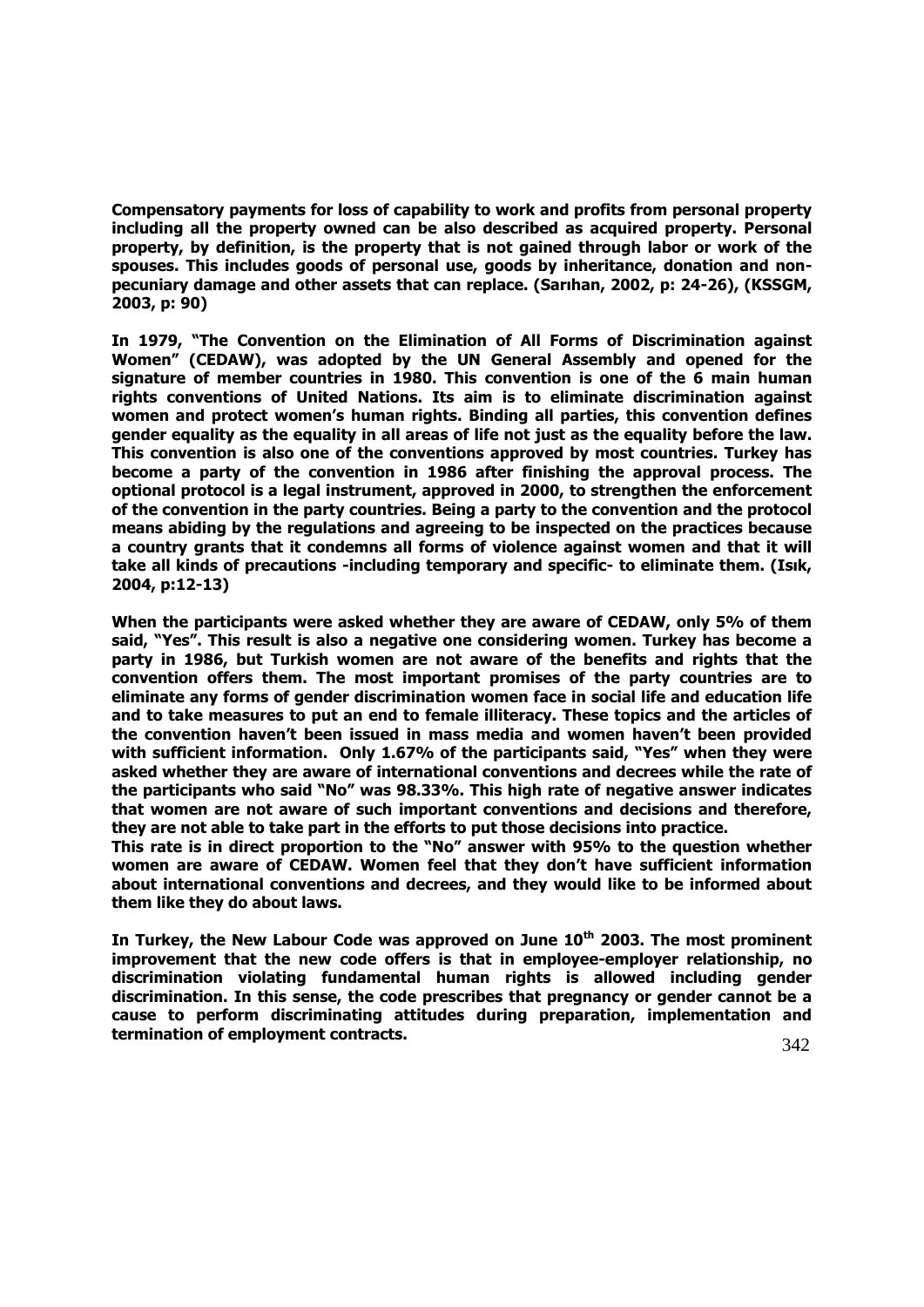**People cannot be paid lower for equal work just because of their gender. The code also states that gender, marital status, family responsibilities, pregnancy and childbirth cannot be valid reasons to terminate the employment contract. The code incorporates other provisions pertaining to employees' justified right to terminate employment contract when they are exposed to sexual harassments by their employers, coworkers or other people in the workplace and necessary measures aren't taken even if they report it to the employer. Other provisions of providing short-term employment and short-term employment allowance following an economic crisis or other compelling reasons and extending the paid birth and maternity leave. (KSGM, 2010, p: 4-5) When Participants' answers to the question whether they are aware of the amendments in laws concerning women in work life, the rate of the participants who said "Yes" is only 28.33%. This is a negative result since 70% of the participants are employed working women. For a woman, being financially free is the biggest condition to stand strong as an individual in social life. Although women have become a part of work life, they still don't have sufficient information about laws concerning them. And this situation undermines women's combat power against the problems they face in work life where gender discrimination intensely occurs.** 

#### **Women and Violence**

**In this section, the institutions to consult and the procedures women can follow when they are exposed to violence are examined. The participants were asked whether they are aware of the units in law offices, consulting firms and women's shelter in case of a violent behavior against them. Their answers to the question whether they have sufficient information about women's health is also evaluated.** 

**The educational guide prepared in the scope of Social Studies and the Combat with Violence against Women Project lists the steps that women should follow after a violent act against them. "First, report to the nearest police station and make an official complaint with an official document. Let them know that you want a medicinal report from a doctor of forensic medicine. Then, appeal to the public prosecutor and make a criminal complaint and ask them to forward you to forensic medicine. Next, go to the Women's Counseling Center in the Bar Association in your city and learn your legal rights and ways to protect yourself from violent acts. Seek for legal solutions to your problem. Take benefit of Law No. 4320 on Protection of the Family. After you file a petition to the public prosecutor and report that you have been exposed to a violent act, public prosecutor will inform Family Court Judges even if you do not have a request to be done so. You can also take benefit of the law by making a petition directly to the Family Court Judges without going to the Public Prosecution Office" (Unlü, Bayram, Baycu ve Uluyagcı, 2009, p: 22-23). When participants asked whether they are aware of the institutions to consult and the procedures women can follow when they experience violence, they said "Yes" with a rate of 45%. Considering the fact that 1 out 3 women is exposed to violence at least once during their lifetime, what to do in case of a violent act against them gains more importance. 55% of the participants said that they are not aware of the institutions to consult and the procedure they can follow when they experience violence. This indicates that they are unprotected from violence.**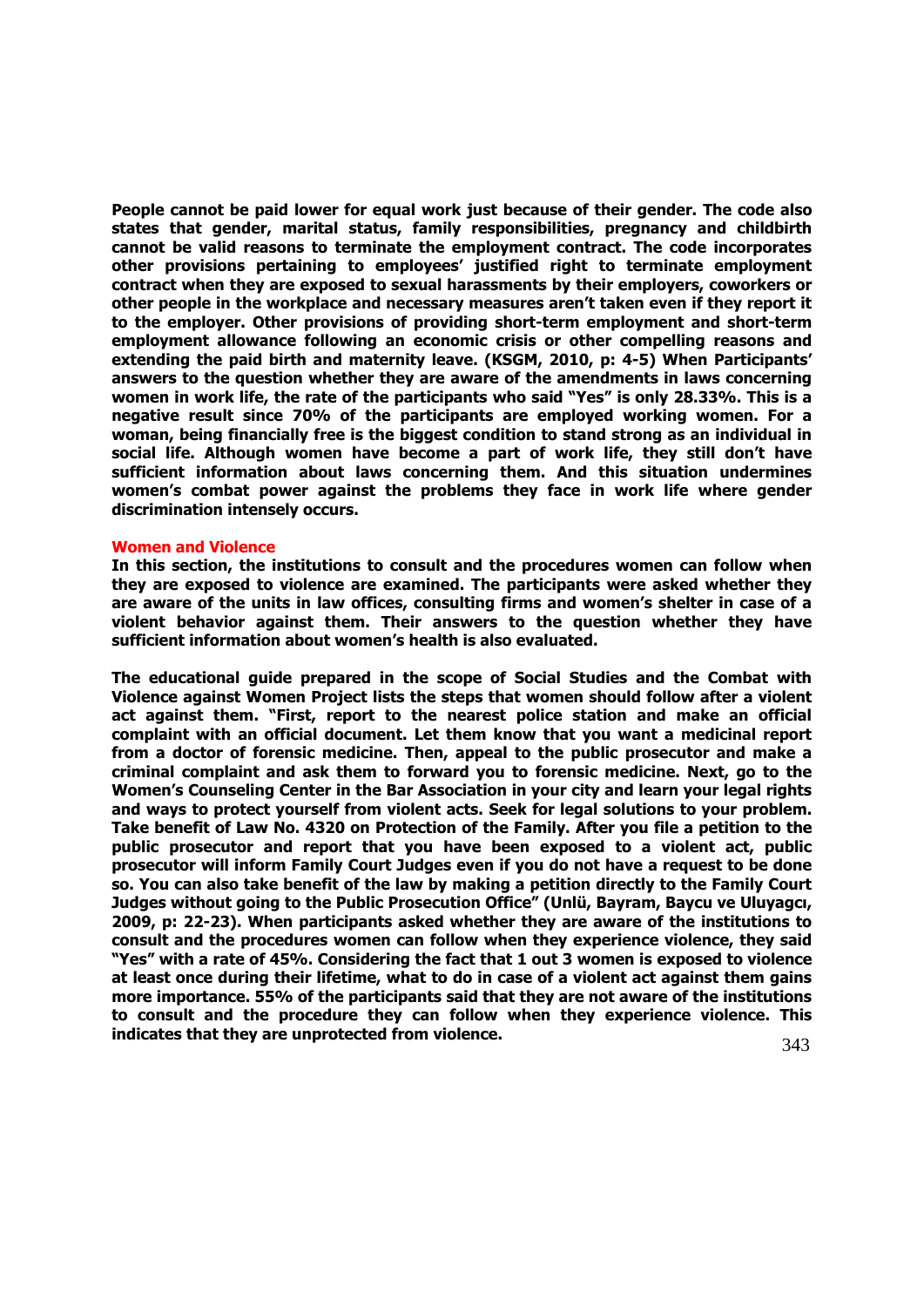**Since they do not also have sufficient information about governmental and nongovernmental organizations, international conventions and laws related to protection of women, they cannot know the institutions to consult and procedures to follow when they face a violent act. In order to overcome this problem, mass media should also be sensitive about violence against women.** 

**One of the aims of Women's Rights Commissions of Turkish Bar Associations, which works for protection of women's human rights and social gender equality, is "to eliminate problems caused by any discriminating act against women including domestic violence and to combat any ignorance, degradation and similar discriminating behavior women may face when they take their official complaints to various institutions and organizations." Many bar associations house studies on this issue. In addition to this, another aim of these commissions is to offer free counseling to women with low-income and with insufficient information about their rights and places to consult and to broaden this counseling across the country. [\(http://bianet.org/bianet/siyaset/17420-tubakkom](http://bianet.org/bianet/siyaset/17420-)[esitlik-mucadelesine-devam\)](http://bianet.org/bianet/siyaset/17420-)** 

**When participants were asked whether they are aware of counseling and attorneyship services in bar associations, 33.33% of them said "Yes" whereas 66.67% of them said "No". The fact that 66.67% of the participants said that they are not aware of the counseling and attorneyship services is an unfavorable result because of the high number of violent behaviors against women in Turkey. This is in direct proportion to participants' answers to the question whether they are aware of the institutions to consult and procedures to follow in case of a violent act against them.The places where women and their children who have been victims of or are under the risk of violence can take shelter are called "Women's Shelter House, Women's Shelter or Women's Guest House". Article 14 of the Municipal Law no. 5393 "Metropolitan municipalities and the municipalities of the cities with a population of 50.000 and above open shelter houses for women and children." charges municipalities on this issue.**

**2007-2010 National Action Plan for Combating Domestic Violence against Women, issues the duties of Governor's offices, local authorities and Social Services and General Directorate of Child Protection Agency (SSGDCPA) on opening shelter houses and improving quality and quantity of existing ones.**

**In Turkey, there are 49 women's shelter houses, 25 of which are under the supervision of SSGDCPA. Considering the fact that 1 out 3 women experience violence against them at least once during their lifetime, more shelter houses need to be opened and the existing ones should be improved. (Karatas, Sener ve Otaran, 2008, p: 3).**

**60% of the participants said "Yes" when they were asked whether they are aware of the women's shelter houses. This rate is higher than the former awareness questions, but the participants' negative answer to the question whether they are aware of the institutions to consult and procedures to follow suggests that they will not be able to apply even if they are aware of these kind of places.**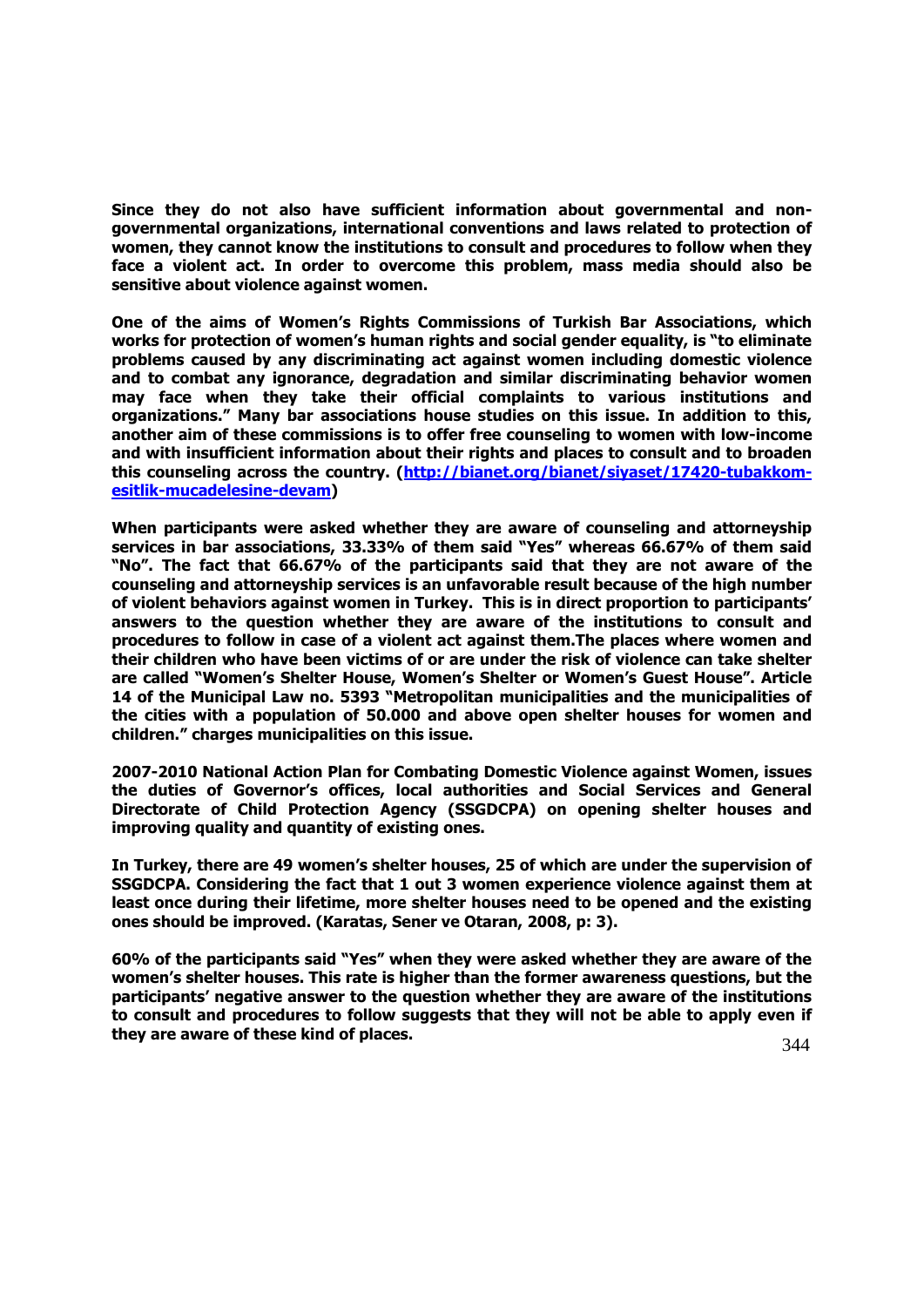**This issue gains more importance considering the facts that there are not shelter houses in every city in Turkey and women have no choice but to return to the place where they were exposed to violence. Local authorities should do what is necessary to prevent women from being violent act victims.**

**When the participants were asked whether they have sufficient information about women's health, 35% of them said "Yes". This is a negative result like the ones of the answers to the other questions. Women should be provided with necessary health services as well as sufficient information about their health, which is of vital importance. Every year, hundreds of women die in childbirth because of unfavorable health conditions. Sexually transmitted diseases (STDs) are also a major threat to women's health. Necessary precautions about women's health should be taken as soon as possible because of marriage and childbirth at early ages, giving birth multiple times and diseases caused or triggered by these. The participants stated that they feel they don't have sufficient information about women's health and they would like to be informed about this subject. It is a prerequisite for restoring women's human rights to equally provide women with maximum and complete healthcare. Social gender issues related to women and health can be evaluated under two broad categories: health problems and disease risks related to social gender and women's access and use of related health services.** 

**Women's health covers emotional, social and physical welfare and is affected by biological, social, political and financial conditions. Reproductive health and birth control are two important health topics for women. However, the fact that women have longer life span than men brings a different perspective to the health issues.** 

**Women's health is also under the influence of many other factors such as psychosocial factors in the family and society, women's personal health conditions, women's role in reproduction and accessibility and shape of the health services. Health problems can be caused by not only unhealthy work conditions but it can also follow abuse or violence. Victims of domestic violence are mostly women. Besides, there are regional differences in the accessibility of health services for women. (KSGM, 2008, p:53).**

## **Distance Education and the Subjects Women Feel Insufficient About**

**In this section, the answers of the participants to the following questions are evaluated. About which subjects do you feel insufficient? Which mode of delivery do you prefer if you want to receive training on these subjects? Which educational media do you prefer if you want to receive training on these subjects? How much time can you allocate for the training?**

**When the participants were asked if they would like to be informed about the subjects in the questionnaire, 96,67% said "Yes, I do". And when they are asked which subjects they feel insufficient about, "laws" was the leading answer with a rate of 95% followed by "politics" with 73,30%. The third most preferred answer was "education " with a rate of 68.30%.**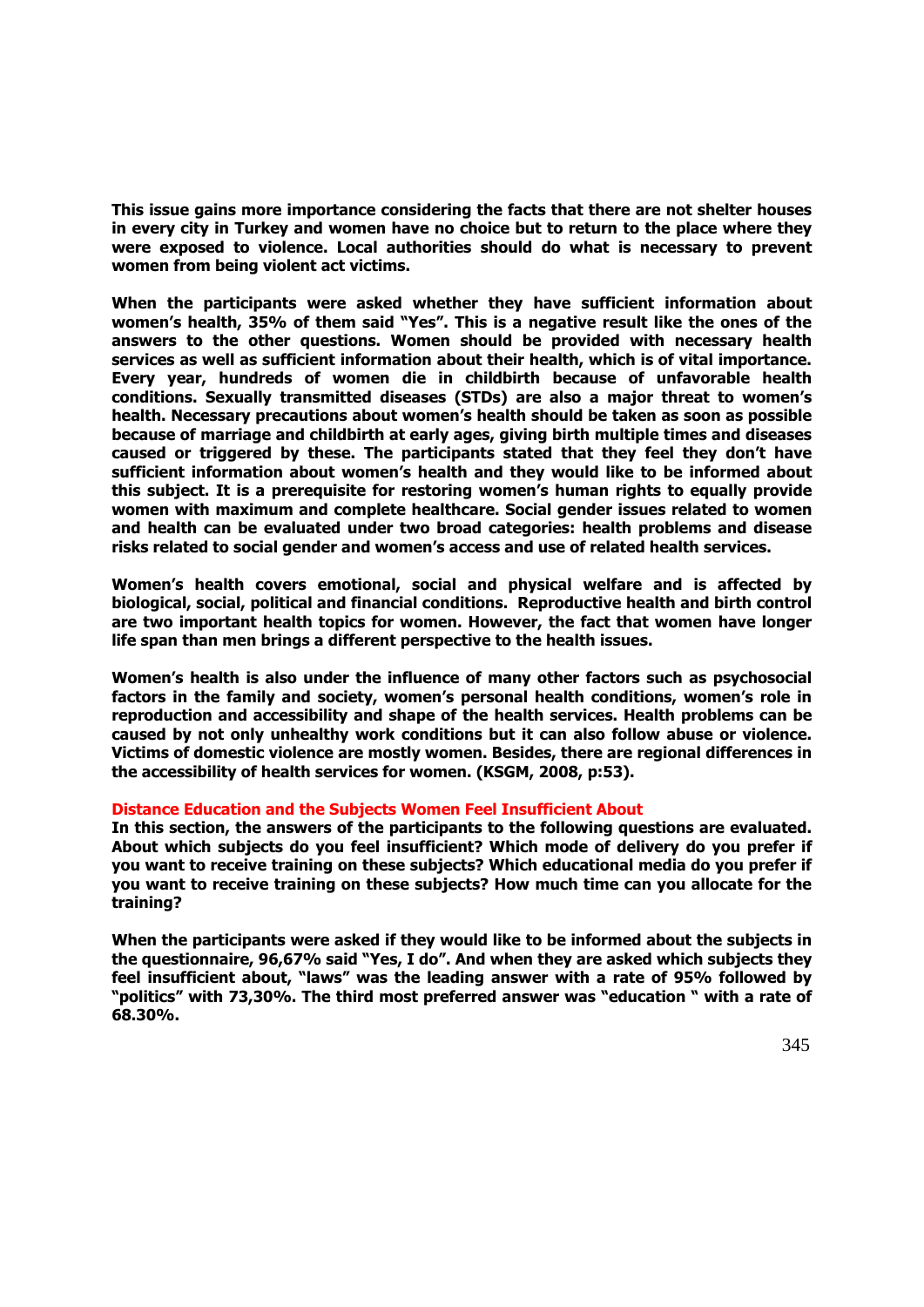**The results showed that women want to receive education about these subjects and other subjects they have insufficient information. 61.67% of the participants prefer distance education as the mode of delivery. They also would prefer face-to-face education as a supplementary to distance learning. Only 5% of the participants stated that they prefer face-to-face education alone.** 

**When the participants were asked which educational media they would prefer, "television" was the most popular answer with 51.67%. The second most preferred answer was "computer-internet" and its rate was 45%. The first choice of high school graduates was "TV" while higher education graduates preferred "computer-internet" as their educational media. Books were the least preferred educational media. Most of the participants who preferred "computer-internet" belong to the age group 35-49.** 

**"1-2 hours" was the most preferred answer with 66.66% when the time they would allocate for their education was asked. It was followed by "less than 1 hour" with a rate of 25%. All subject groups preferred "1-2 hours" as their first choice. When age groups are considered, It is seen that most of the women who prefer "1-2 hours" are in the age group 35-49. Therefore; the amount of time participants can allocate will be 1-2 hours when they are delivered such an education.**

## **CONCLUSION AND RECOMMENDATIONS**

**As a result of the questionnaire conducted in this study, women's awareness of women's governmental and nongovernmental organizations and laws was detected and if they are not aware of these and would like to receive education, the mode of delivery and educational media that they prefer and the amount of time they would allocate for this education was determined.** 

**According to the data, the majority of the women participants stated that they are not aware of these mechanisms and that they would like to receive education on these mechanisms. In other words, there are serious insufficiencies of women about these mechanisms, laws, international conventions, decrees, violence and women health. They clearly stated that in the study. As they would like to receive information on these, necessary actions should be taken as soon as possible.**

**When the data of the study is analyzed, it was concluded that women should be given education on the functions of women's governmental and nongovernmental organizations and women related international and national conventions and laws. Since they prefer both distance and face-to-face education as the mode of delivery and television and the Internet as educational media, and since they said they would allocate 1-2 hours, educational materials should be designed according to these findings. It was also concluded that women should be informed about the future studies that will be carried out by women's organizations, and furthermore, projects should be prepared to do the necessary things and start the education as soon as possible.**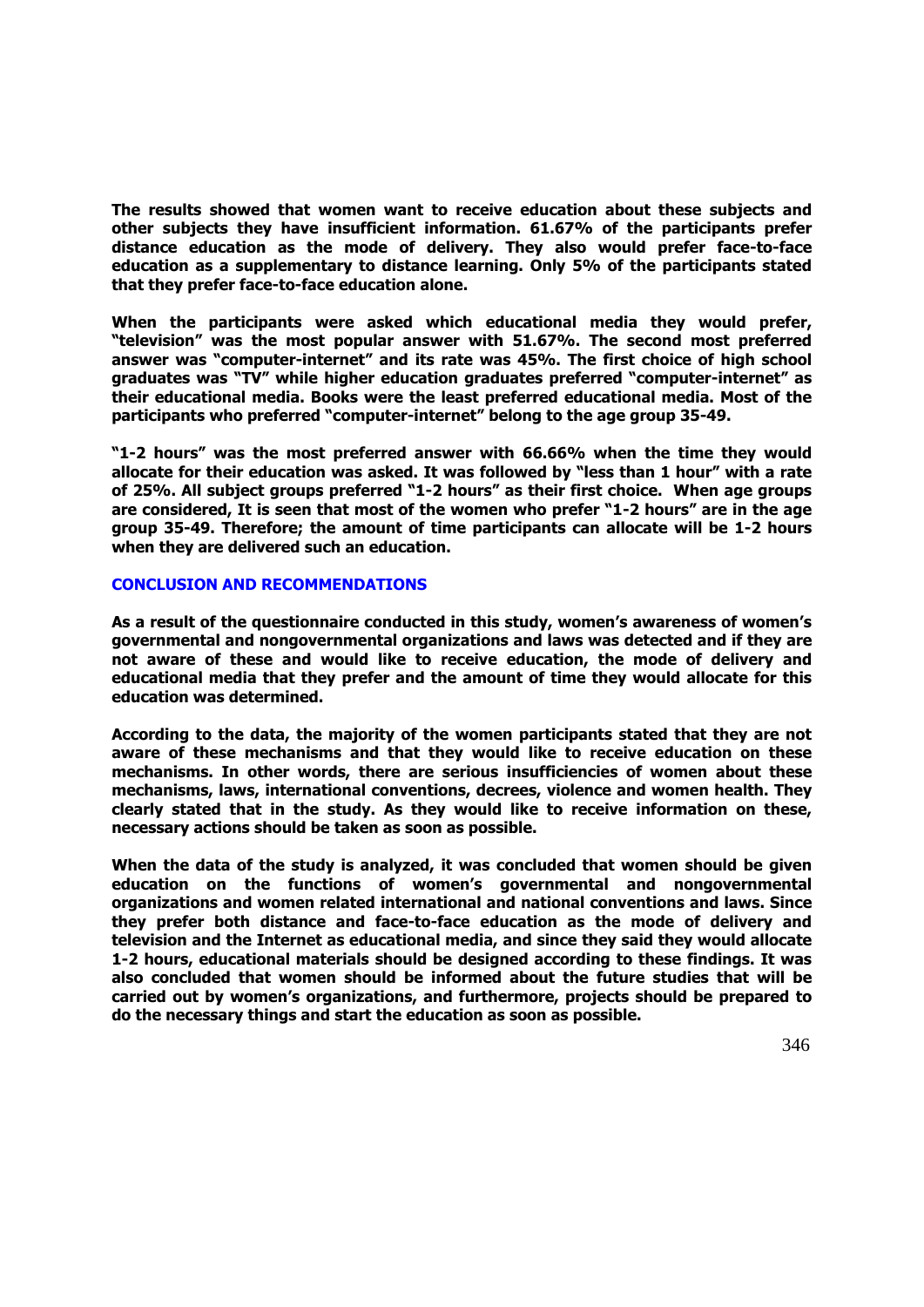**Apart from giving women a licensed education at primary, secondary and higher education level, distance education programs, which will contribute much to women's having a job and encouraging work, raising their awareness of woman rights, becoming a self esteemed, socially successful and modern individuals, are necessary to be opened. These services for women are crucial for our national progress, women's personal improvement and eliminating gender inequalities.**

**In addition to these, in order to provide gender equality, men and women should be informed about laws, rights that are newly obtained, international conventions and decrees at every stage of their education via formal, public and distance education. Also the functions, activities, advertisements of mass media and governmental and non governmental organizations and the ways to reach them and the amendments in laws should be included in their educational program and necessary precautions for them to be sensitive about violence should be taken.**

## **BIODATA and CONTACT ADDRESSES of the AUTHOR**



**Dr. DEMIRAY in 1993, she completed her MA and PhD degree from Anadolu University, Eskisehir. Having received her associate professorship degree in Applied Communication in 2005, she was appointed as a professor in Open Education Faculty in 2011. Since then, she has been working as a professor in Anadolu University Open Education Faculty.**

**Her books are "Anadolu University Open Education System and Open Education Faculty TV in its 20th Foundation Anniversar", "Education of Women and Awareness of Women about Formal and Non-Profit** 

**Organizations and Legislations and Their Expectations from Distance Education" and she has many national, international articles and papers about media, women and distance education published in various books and magazines are some of her works. She is currently Editor-in-Chief of International Women Online Journal of Distance Education int.WOJDE** 

**Prof. Dr. Emine DEMIRAY Anadolu University, Yunusemre Campus Open Education Faculty, TV Production Center 26470, Eskisehir, Turkey. Tel office: +90222 3350581 (10 lines)ext: 5827 GSM: + 90 532 650 3974 URL: http://www.wojde.org International Women Online Journal of Distance Education int.WOJDE URL: https://academy.anadolu.edu.tr/xdisplayx.asp?kod=0&acc=edemiray Email(s): edemiray@anadolu.edu.tr or intwojde@gmail.com**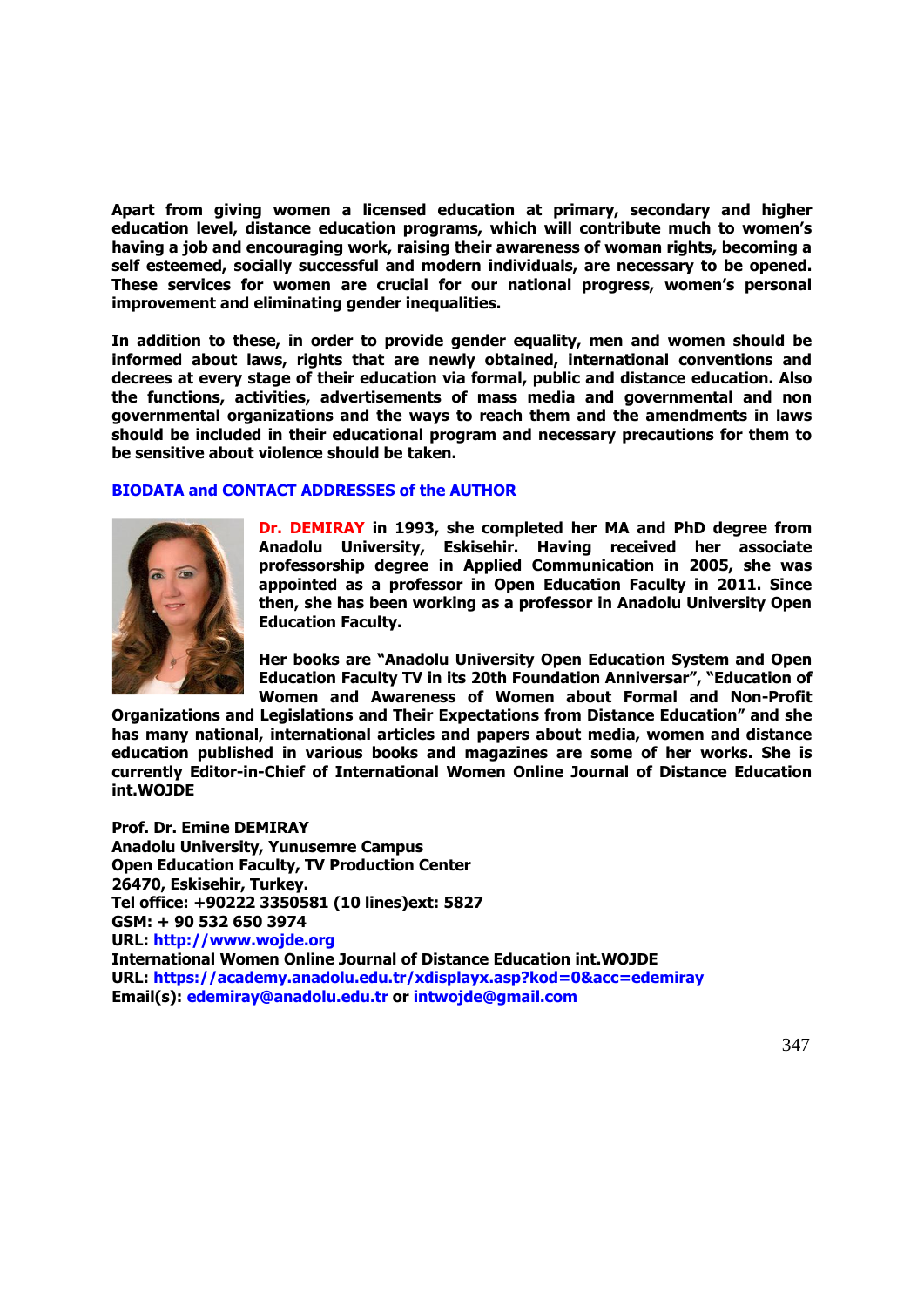#### **REFERENCES**

**Isık, S. N. (2004). Kadınlar ve Kadın Kuruluşları İçin Başvuru El Kitabı: Kadınlara Karşı Her Tülü Ayrımcılığın Önlenmesi Sözleşmesi (CEDAW) ve İhtiyari Protokolü, Uçan Süpürge Yayınları, s:12-13, Ankara. [ Handbook for Women and Institutions for Women: The Convention on the Elimination of All Forms of Discrimination against Women (CEDAW) and Optinal Protocol], Uçan Süpürge Publications, Ankara, Turkey.** 

**Hipp, H. (1997). "Women Studying at a Distance: What do They Need to Succeed?" , Open Learning, June, s: 41. USA.**

**Karatas, S., Sener, U. ve Otaran, N. (2008). Kadın Sığınma Evleri Kılavuzu [Guide for Women's Shelter Houses], T.C. Başbakanlık Kadının Statüsü Genel Müdürlüğü, Ankara, Turkey.** 

**Koc, E. ve Güclüer, E. (1999). Kadın Yurttaşın El Kitabı [Handbook of Female Citizen], İletişim Yayınları, İstanbul, Turkey.**

**KSGM (2008). Toplumsal Cinsiyet Eşitliği Ulusal Eylem Planı 2008-2013 [National Action Plan on Gender Equality 2008-2013], T.C. Başbakanlık Kadının Statüsü Genel Müdürlüğü, s: 53, Ankara, Turkey.**

**KSGM (2010). Türkiye'de Kadının Durumu [Status of Women in Turkey], T.C. Başbakanlık Kadının Statüsü Genel Müdürlüğü, s:4-5, 9, Ankara, Turkey.**

**KSSGM (1998). Cumhuriyet'in 75. Yılında Türkiye'de Kadının Durumu [. Status of Women in Turkey on the 75 th Anniversary of Turkish Republic], T.C. Başbakanlık Kadının Statüsü ve Sorunları Genel Müdürlüğü, s:9, Ankara, Turkey.**

**KSSGM (2000). Kadın 2000: 21. Yüzyıl İçin Toplumsal Cinsiyet Eşitliği, Kalkınma ve Barış (Pekin+5) [Woman 2000: Gender Equality, Development and Peace for 21 st Century], T.C. Başbakanlık Kadının Statüsü ve Sorunları Genel Müdürlüğü, Ankara, turkey.**

**KSSGM (2003). Kadın ve Çocuk Hakları Açısından Yeni Türk Medeni Kanunu [The New Turkish Civil Code on Women and Child Rights], T.C. Başbakanlık Kadının Statüsü ve Sorunları Genel Müdürlüğü, s: 4-28, 90, Ankara, Turkey.**

**KSGM (2012). Türkiye'de Kadının Durumu [Status of Women in Turkey], T.C. Başbakanlık Kadının Statüsü Genel Müdürlüğü, s:12, Ankara, Turkey.** 

**Kwanpong, O. & Adwoa T. F. (2007). "Distance Education and Women Widening Access to Tertiary Education for Women in Ghana" , Turkish Online Journal of Distance Education-TOJDE, ISSN 1302-6488 Volume: 8 Number: 4 Article, Eskisehir, Turkey.**